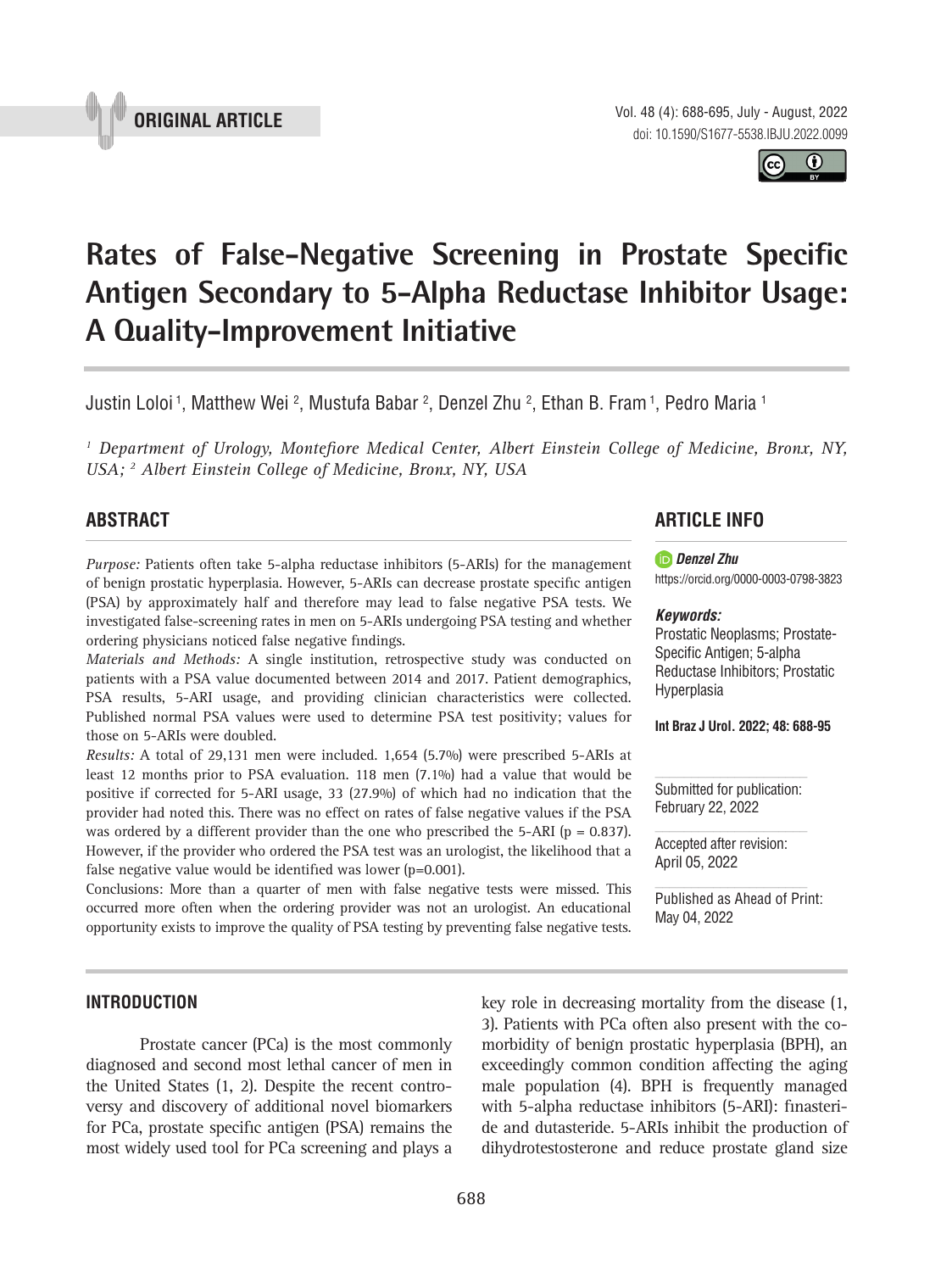and vascularity, thereby improving lower urinary tract symptoms (LUTS) (5-7).

Although 5-ARIs are effective in treating BPH, there are rising concerns regarding its usage in patients being screened for PCa. 5-ARIs not only decrease DHT but also systemic levels of PSA by about half (8) which may delay detection and intervention in cases of undiagnosed PCa. Doubling PSA values has been a technique used to account for decreased levels due to 5-ARI treatment and has been shown to increase the sensitivity of PSA for PCa diagnosis (9). However, certain clinicians may not routinely implement this technique in clinical practice, as they may be unaware of 5-ARIs' suppressive effects on PSA (8, 10). This study sought to determine the false- -screening rate in men on 5-ARIs undergoing PSA testing and determine whether ordering physicians had noticed these false negative findings. We hypothesized a high false-screening rate in men on 5-ARIs undergoing PSA testing and that these rates would be higher if the PSA was ordered by a non-urologist when compared to a urologist.

#### **MATERIALS AND METHODS**

Study Design and Patient Population

After obtaining IRB approval (IRB#2013- 2712), we conducted a cross-sectional study of all patients who had PSA values at our academic hospital institution (which provides comprehensive primary care and urologic care) from January 2014 to July 2017. Using Clinical Looking Glass (Streamline Health, Atlanta, GA), a system of querying our institutional database of electronic medical records, we built a cohort of adult patients who had a PSA test (11) and excluded those with any history of PCa. Then, we examined the cohort for prescriptions for 5-ARIs within 12 months prior to the PSA test, and also collected patient demographics (e.g. age at PSA test, self-reported race/ethnicity, preferred language), clinical characteristics (e.g. PSA value, 5-ARI type (finasteride vs. dutasteride)), and whether the physician who ordered the PSA test was an urologist or non-urologist.

Among the subset of patients with a 5-ARI prescription, we determined if the physician who ordered the PSA test was the same physician who prescribed the 5-ARI. When determining PSA test po-

sitivity, we utilized published normal values per age, in which the cutoff values for a positive PSA for men aged <50, 50-59, 60-69, and 70-79 was 2.5, 3.5, 4.5, and 6.5 ng/mL, respectively (12). Parameters including PSA density and percentage of free PSA were not used to determine PSA positivity. For men with a 5-ARI prescription, PSA results were doubled (13). A PSA test was considered to be a false negative if no subsequent workup (ex. repeat PSA, prostate biopsy) was ordered when the adjusted PSA result was positive. Manual chart review was conducted to determine if the physician who ordered the PSA test was aware of the effect of the 5-ARI.

#### **Statistical Analysis**

Categorical variables were compared using the χ2-test and continuous, normally distributed and non-normally distributed variables were compared using the independent samples t-test and the Mann- -Whitney *U* test, respectively. We then constructed 2x2 tables comparing false negative rates among patients taking a 5-ARI, based on whether an urologist had ordered the 5-ARI, and whether the physician who prescribed the 5-ARI had ordered the PSA test. All statistical tests were two-sided with a significance threshold of p≤0.05. All analysis was conducted in Stata v16.1 (StataCorp, College Station, TX).

## **RESULTS**

A total of 29,131 men met inclusion criteria, 191 of which were excluded due to a history of PCa. Therefore, the total cohort consisted of 28,940 men (Figure-1). Of the 28,940 men, 1,654 (5.7%) were reported as being prescribed a 5-ARI in the 12 months prior to the incident PSA screening test (Table-1). Men who took 5-ARIs were typically older (mean age  $69.5\pm10.5$  yrs) compared to men who did not take 5-ARIs (58.9±10.8 yrs, p<0.00001). Additionally, the proportion of non-Hispanic White (NHW) men were higher among those on 5-ARIs (22.2%) when compared to NHW men not on 5-ARIs (13.9%, p<0.0001).

Among the 1,654 men on 5-ARIs, 118 (7.1%) had a PSA value that would be positive if corrected for 5-ARI use (Table-1). Furthermore, among the 1,654 men, those with a false negative PSA were more likely to be prescribed dutasteride as their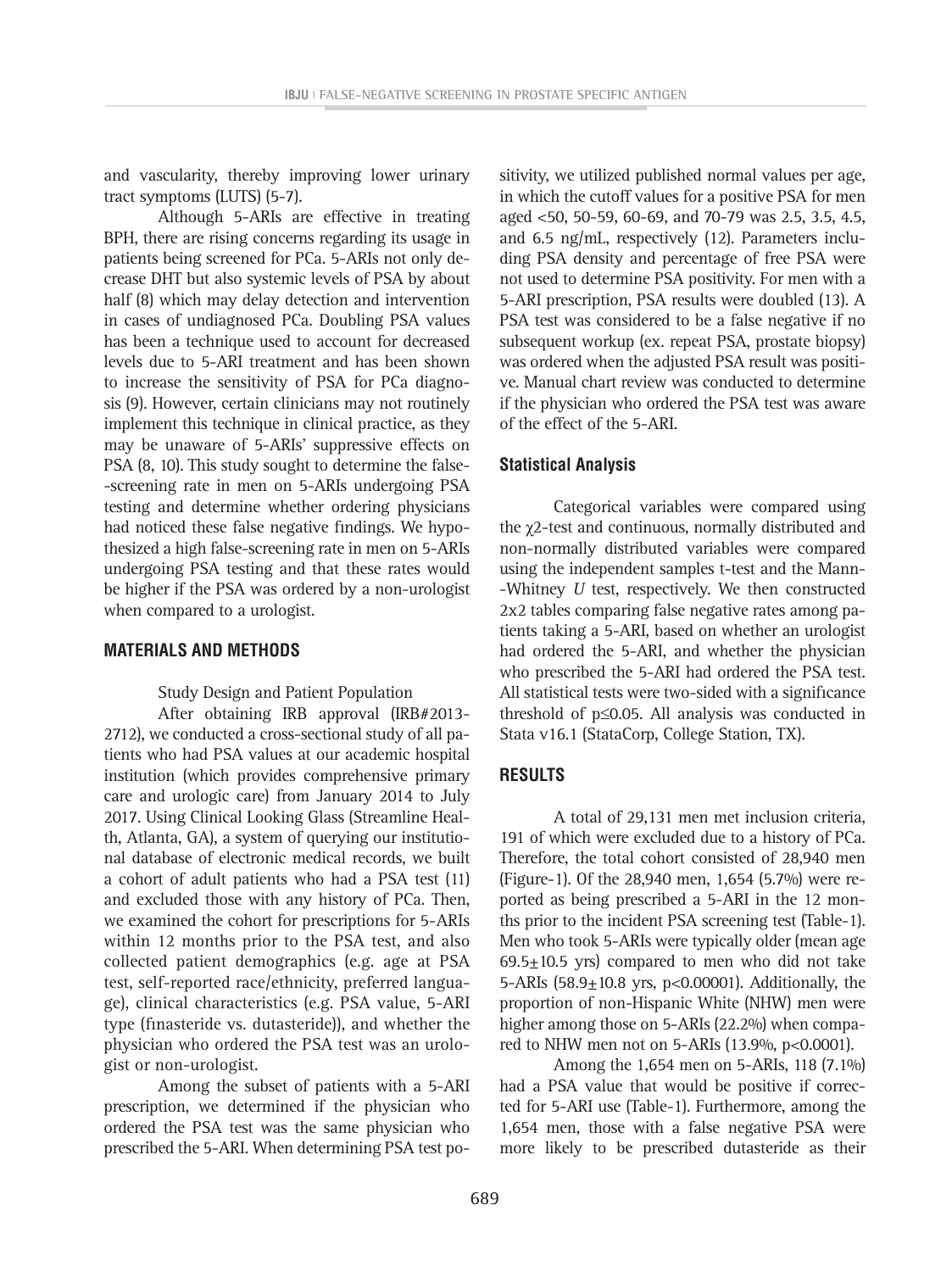**Figure 1 - Flow chart of participants in cohort study.** 



5-ARI (21, 18.1%) when compared to those without a false negative PSA (272, 17.9%, p=0.0025). There was no significant difference in age at PSA test, race/ ethnicity, and preferred language of men with a false negative PSA when compared to those without a false negative PSA.

Of the 118 men with a false negative PSA value, 33 (27.9%) had no indication that the provider had noted the false negative result (Table-2). However, there was an increase in the likelihood that a false negative value would be identified if the provider who ordered the PSA test was an urologist than if the provider was a non-urologist (p=0.001). There was no significant difference in the identification of false negative rates if the PSA test was ordered by a different provider than the one who prescribed the 5-ARI (p=0.837).

#### **DISCUSSION**

To our knowledge, this study is the first to analyze the rates of false negative PSA tests during 5-ARI therapy in patients under two scenarios: PSA

tests ordered either by an urologist vs non-urologist, and concordance in providers prescribing 5-ARI and ordering PSA screenings. Our study found that there are significantly more missed false negative tests when the ordering provider is a non-urologist but no difference when looking at concordance of care.

5-ARIs represent a first line medical therapy for patients with benign prostatic enlargement. Multiple studies have supported their safety and efficacy in treating BPH related symptoms and increasing PSA test sensitivity for PCa if interpreted correctly (14-16). The doubling of PSA values for PCa screening has been an effective technique used to correct for decreased levels in patients taking 5-ARIs, although alternative strategies have been suggested, such as a PSA increase from nadir >0.3 ng/mL (17). However, non-urologists may not be aware of this practical rule, especially since the American Society of Clinical Oncology, American Urological Association, and National Comprehensive Cancer Network Prostate Cancer Early Detection do not clearly state a PSA cutoff in men taking 5-ARIs to indicate prostate biopsy (18, 19).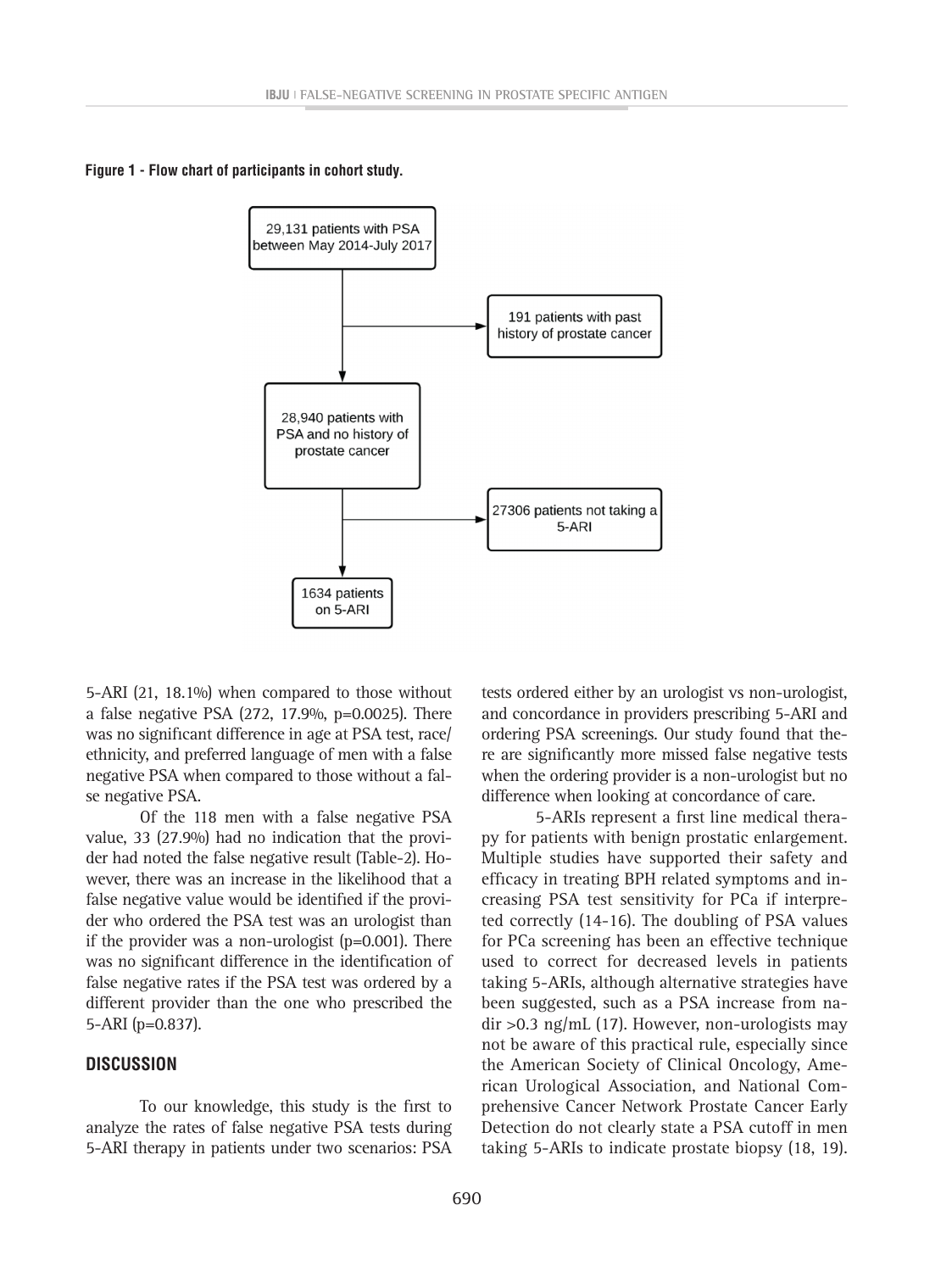|                                     | <b>All patients</b> | 5-ARI           |                |           |
|-------------------------------------|---------------------|-----------------|----------------|-----------|
| Characteristics                     |                     | <b>No</b>       | <b>Yes</b>     |           |
|                                     | $N = 28,940$        | N=27285 (94.4%) | $N=1634(5.7%)$ | р         |
| Age at PSA Test, mean, SD (yrs)     | 59.5, 11.1          | 58.9, 10.8      | 69.5, 10.5     | < 0.00001 |
| Age category, N (%)                 |                     |                 |                | < 0.0001  |
| 18-39.9                             | 561(2.0)            | 548 (2.0)       | 12(0.7)        |           |
| 40-49.9                             | 4574 (15.8)         | 4526 (16.6)     | 46(2.8)        |           |
| 50-59.9                             | 9912 (34.3)         | 9710 (35.6)     | 197 (12.1)     |           |
| 60-69.9                             | 8646 (29.9)         | 8098 (29.7)     | 541 (33.1)     |           |
| $\geq 70$                           | 5247 (18.1)         | 4403 (16.1)     | 838 (51.3)     |           |
| Self-reported Race/Ethnicity, N (%) |                     |                 |                | < 0.0001  |
| Non-Hispanic White                  | 4161 (14.4)         | 3798 (13.9)     | 363 (22.2)     |           |
| Non-Hispanic Black                  | 8870 (30.7)         | 8417 (30.9)     | 453 (27.7)     |           |
| Hispanic                            | 9062 (31.3)         | 8573 (31.4)     | 489 (29.9)     |           |
| Others/Declined*                    | 6826 (23.6)         | 6497 (23.8)     | 329 (20.1)     |           |
| Preferred Language, N (%)           |                     |                 |                | < 0.0001  |
| English                             | 23143 (80.0)        | 21894 (80.2)    | 1249 (76.4)    |           |
| Spanish                             | 4718 (16.3)         | 4394 (16.1)     | 324 (19.8)     |           |
| Others/Declined                     | 1079 (3.7)          | 997 (3.7)       | 61(3.7)        |           |
| PSA, median (IQR) (ng/mL)           | $0.94(0.50-2.0)$    | $0.9(0.5-1.9)$  | $2.2(0.9-5.4)$ |           |
| Urologist ordered PSA, N (%)        |                     |                 |                | < 0.0001  |
| N <sub>o</sub>                      | 26285 (90.8)        | 25035 (91.8)    | 1230 (75.3)    |           |
| Yes                                 | 2655 (9.2)          | 2250 (8.3)      | 404 (24.7)     |           |

#### **Table 1 - Patient and clinical characteristics of all patients, stratified by 5-alpha reductase inhibitor (5-ARI) use.**

P value refers to independent samples T-test (age) or  $\chi^2$ -test (categorical variables).

\*Includes Asians and American Indians/Alaskan Natives, which made up <3% of the total population.

\*\*Includes Dutasteride in combination with Tamsulosin.

Consequently, increasing providers' awareness of doubling PSA may increase its effectiveness as a viable tool for men undergoing PCa screening.

There have been concerns regarding 5-ARI use and PCa outcomes. Multiple studies have found that the use of 5-ARIs is associated with delayed diagnosis and increase in PCa mortality (10, 20). Recently, Busato et al. (8) expressed their concerns that in Brazil, 5-ARIs are often prescribed by non-urologists and that about 90% of PSA screening tests are

ordered by primary care physicians while only 7% are ordered by urologists. In our study, of the total patients who were taking 5-ARIs, 75% were prescribed by non-urologists and 75% of PSA screening tests were ordered by primary care physicians. Therefore, our study also supports that physician prescribing the 5-ARIs and ordering PSA tests are often non-urologist who may not be aware about 5-ARI induced PSA suppression. It should be noted that a positive PSA should be confirmed after a few weeks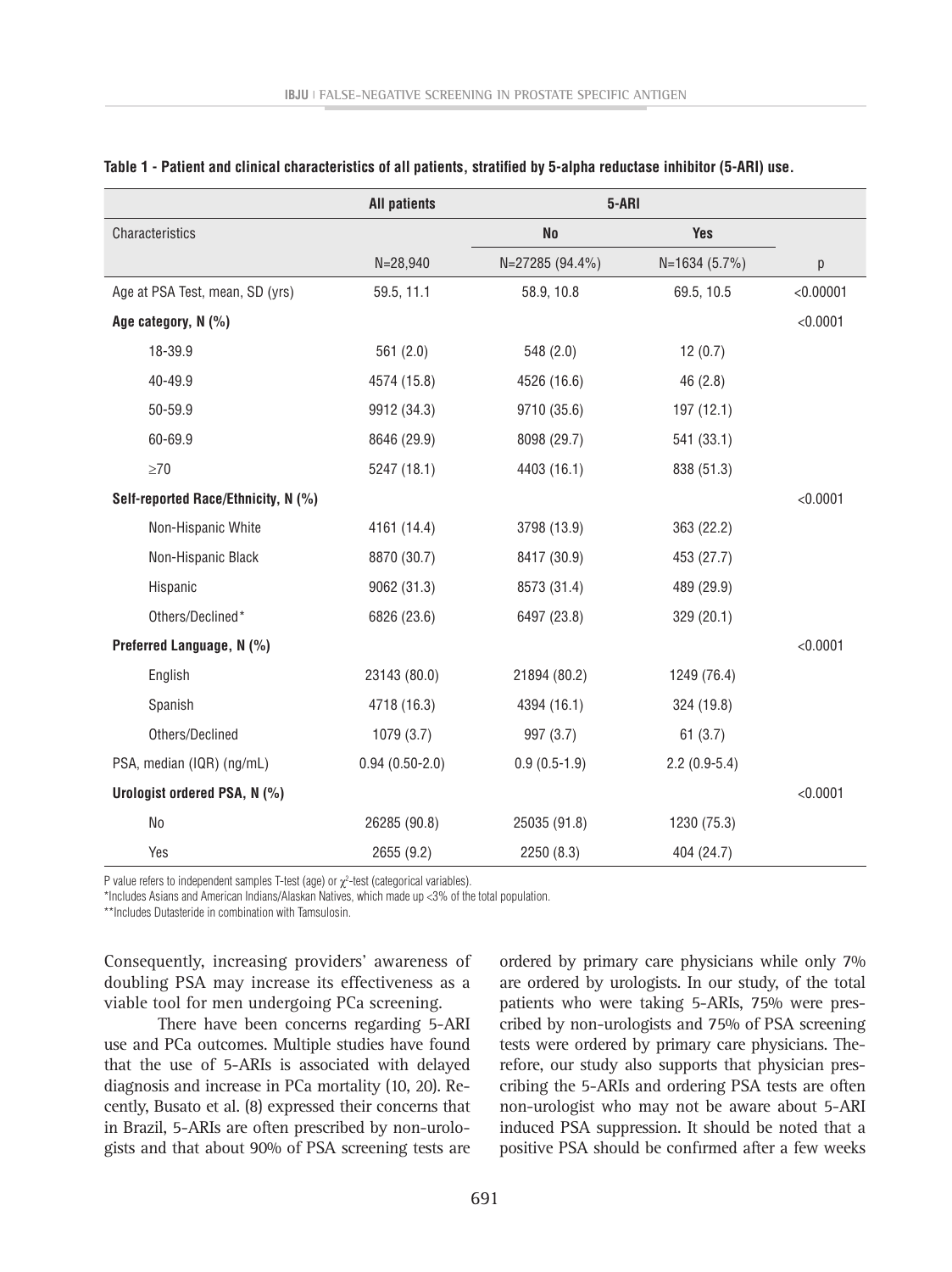|                                     | <b>All patients</b> | <b>False Negative</b> |                |           |
|-------------------------------------|---------------------|-----------------------|----------------|-----------|
| A. Characteristics                  |                     | N <sub>o</sub>        | <b>Yes</b>     |           |
|                                     | $N = 1634$          | N=1518 (92.9%)        | $N=118(7.1\%)$ | р         |
| Age at PSA Test, mean, SD (yrs)     | 69.5, 10.5          | 69.6, 10.7            | 68.6, 7.1      | 0.31      |
| Age category, N (%)                 |                     |                       |                | 0.13      |
| 18-39.9                             | 12(0.7)             | 12(0.7)               | 0(0)           |           |
| 40-49.9                             | 46 (2.8)            | 43(2.8)               | 3(2.6)         |           |
| 50-59.9                             | 197 (12.1)          | 189 (12.5)            | 8(6.9)         |           |
| 60-69.9                             | 541 (33.1)          | 492 (32.4)            | 49 (42.2)      |           |
| $\geq$ 70                           | 838 (51.3)          | 782 (51.5)            | 56 (48.3)      |           |
| Self-reported Race/Ethnicity, N (%) |                     |                       |                | 0.96      |
| Non-Hispanic White                  | 363 (22.2)          | 339 (22.3)            | 24 (20.7)      |           |
| Non-Hispanic Black                  | 453 (27.7)          | 420 (27.7)            | 33(28.5)       |           |
| Hispanic                            | 489 (29.9)          | 455 (30.0)            | 34 (29.3)      |           |
| Others/Declined*                    | 329 (20.1)          | 304 (20.0)            | 25(21.6)       |           |
| Preferred Language, N (%)           |                     |                       |                | 0.21      |
| English                             | 1249 (76.4)         | 1166 (76.8)           | 83 (71.6)      |           |
| Spanish                             | 324 (19.8)          | 294 (19.4)            | 30(25.9)       |           |
| Others/Declined                     | 61(3.7)             | 58 (3.8)              | 3(2.6)         |           |
| PSA, median (IQR) (ng/mL)           | $0.94(0.5-2.0)$     | $0.94(0.5-1.9)$       | $3.5(2.9-4.5)$ | < 0.00001 |
| 5-ARI Type                          |                     |                       |                | 0.0025    |
| Dutasteride**                       | 293 (17.9)          | 272 (17.9)            | 21(18.1)       |           |
| Finasteride                         | 1341 (82.1)         | 1246 (82.1)           | 95 (81.9)      |           |
|                                     | $N = 118$           | $N=33(27.9)$          | $N=85(72.1)$   |           |
| <b>B.</b> Urologist                 |                     |                       |                | 0.001     |
| No                                  | 81 (68.6)           | 30 (90.9)             | 51(60.0)       |           |
| Yes                                 | 37(31.4)            | 3(9.1)                | 34 (40.0)      |           |
| <b>C.</b> Concordant                |                     |                       |                | 0.837     |
| $\rm No$                            | 67 (56.8)           | 18 (54.5)             | 49 (57.6)      |           |
| Yes                                 | 51 (43.2)           | 15(45.5)              | 36 (42.4)      |           |

**Table 2 - A) Patient and clinical characteristics of patients on 5-ARI, stratified by whether they had a false negative value, or not, and B) observed false negative rate among patients treated with 5-ARI, if the PSA was ordered by an urologist vs nonurologist or (C) if the PSA was ordered by the same clinician who ordered the 5-ARI.**

P value refers to independent samples T-test (age) or  $\chi^2$ -test (categorical variables).

\*Includes Asians and American Indians/Alaskan Natives, which made up <3% of the total population.

\*\*Includes Dutasteride in combination with Tamsulosin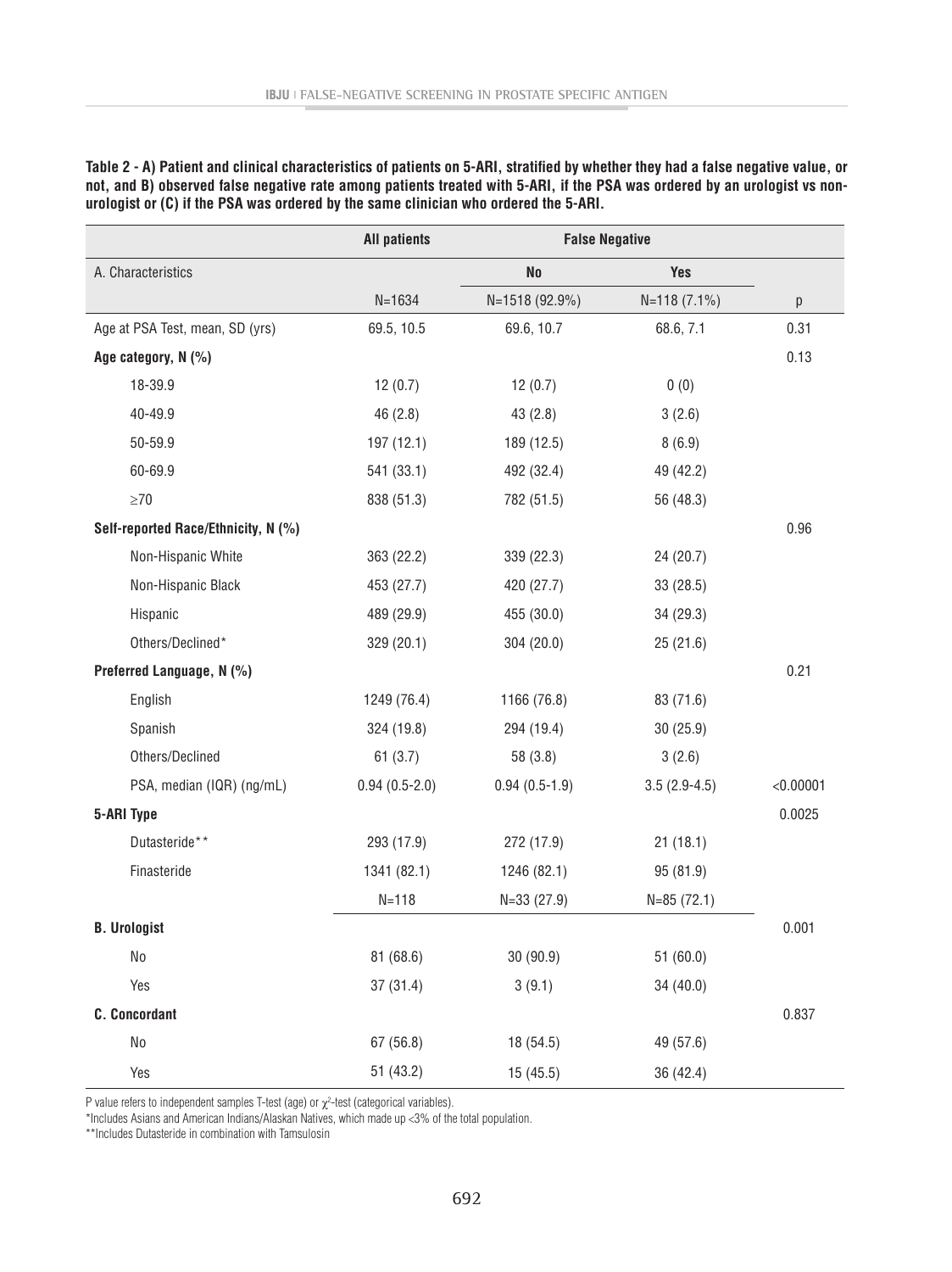under standardized conditions, such as ejaculation, manipulations, or urinary tract infections, in the same laboratory before considering further interventions (21). Although multiple interventions to improve the issue at hand can be considered, our study justifies a concerted effort in educating non-urologists who prescribe 5-ARIs and order PSA tests.

A systematic review of adverse effects and safety of 5-ARIs conducted by Hirshburg et al. (22) in 2016 summarized that although there is no increase in incidence of PCa, there is an increased risk of high-grade PCa when detected. They did not find negative impact on the survival rates of patients with PCa who had a history of 5-ARI use. While it is possible that 5-ARI use could make patients more susceptible to develop high-grade disease, it is also plausible that 5-ARI use delays PCa detection, with patients subsequently presenting with higher stage disease due to seemingly normal screening; however, further studies should investigate these specifics and the possibility of both contributing factors should be considered.

The results from our study create an opportunity for intervention through education and integration of computerized clinical decision support tools. Professional organizations, including the American Society of Clinical Oncology, American Urological Association, and National Comprehensive Cancer Network Prostate Cancer Early Detection, can join efforts in creating specific guidelines in interpreting PSA values in men taking 5-ARIs. Additionally, clinical decision support technology tools integrated into electronic health record softwares have demonstrated to reduce medical errors and improve patient outcomes across a variety of health care settings (23, 24). Therefore, a potential intervention is the integration of corrected PSA values in men using 5-ARIs into electronic health record softwares in order to improve accuracy of PCa risk assessment and biopsy referral.

This study is not without limitations. The retrospective nature and involvement of a single center can introduce selection bias and decrease generalizability. Additionally, there were small sample sizes in some of the cohorts and thus there could be shifts in statistical significance with larger sample sizes. Furthermore, while 5-ARIs are well documented to decrease PSA levels, there are also other medications that we did not control for, including non-steroid anti-inflammatory drugs, statins, and thiazide diuretics that have also been shown to decrease PSA levels up to 36% (25). Additionally, there are other factors that can affect PSA, such as prostate volume, BPH, and prostatitis, that were not controlled for in the study. Nonetheless, despite these limitations, we believe our data offers insight into the importance of considering whether patients are on 5-ARIs during PSA screening. This group is working on a subsequent study aiming to delineate real-time physician practice in the community, focusing on the patterns and trends in PSA screening and 5-ARI prescribing.

# **CONCLUSION**

Despite their important role in the treatment of BPH, 5-ARIs may contribute to false- -negative PSA screening tests. Non-urologists had missed more false negative tests compared to urologists, however, there was no difference in noticed rates of false negative tests when we examined concordance of care. Given the considerable morbidity and mortality associated with PCa, we recommend community-wide efforts to further educate clinicians on the effects of 5-ARIs on PSA levels.

# **PRESENTATIONS**

An earlier version of this article was presented at American Urological Association in 2018. See Fram EB, Maria P. MP77-16 Incidence of false negative prostate cancer screening in patient taking 5-alpha reductase inhibitors. J Urol 2018, 199(4S): e1033-4.

# **ETHICS**

The institutional review board of the Albert Einstein College of Medicine approved of this study under protocol # 2013-2712.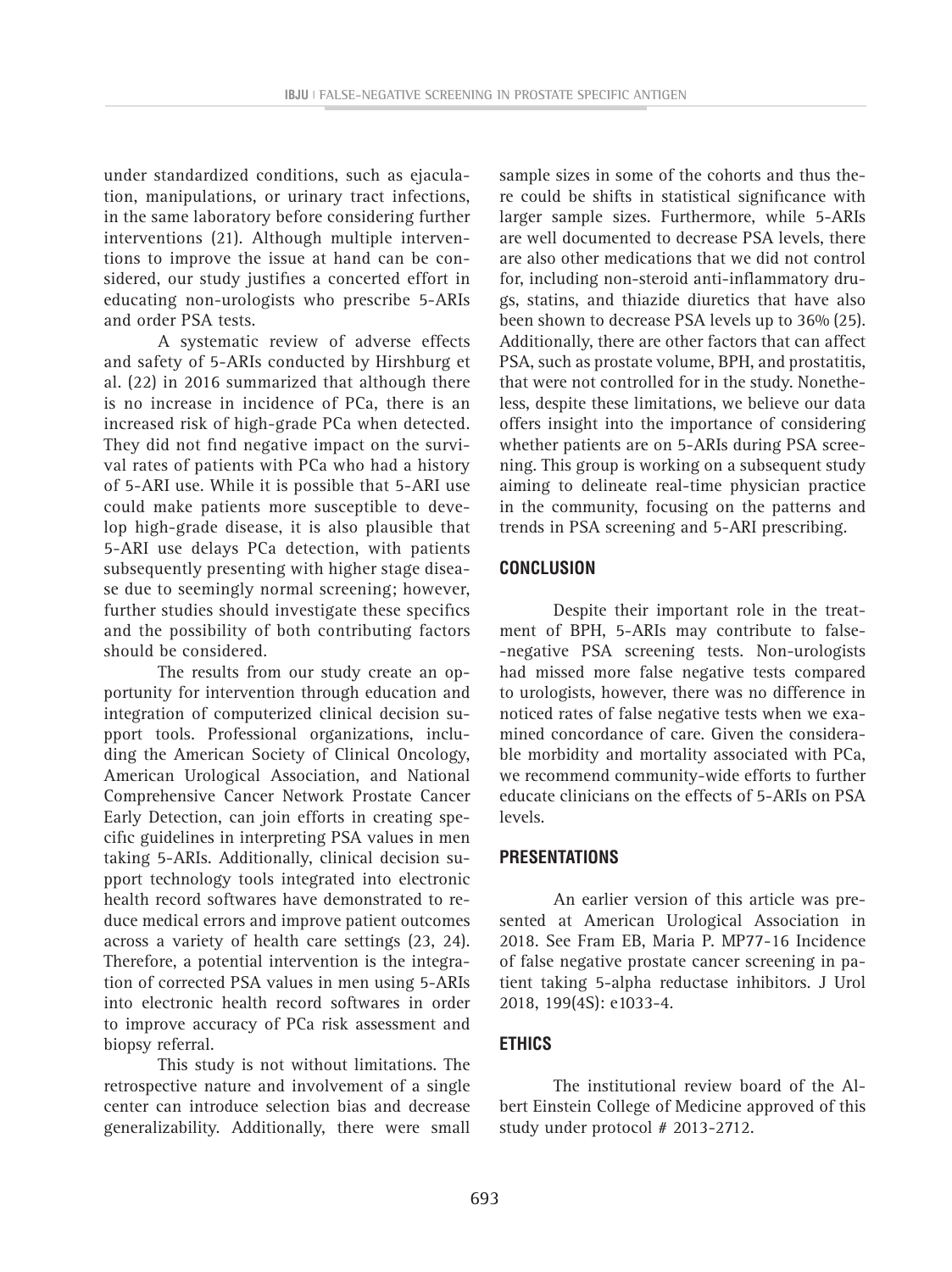# **CONFLICT OF INTEREST**

None declared.

## **REFERENCES**

- 1. Tabayoyong W, Abouassaly R. Prostate Cancer Screening and the Associated Controversy. Surg Clin North Am. 2015; 95:1023-39.
- 2. Guo Z, Gu C, Li S, Gan S, Li Y, Xiang S, et al. Periodontal disease and the risk of prostate cancer: a meta-analysis of cohort studies. Int Braz J Urol. 2021; 47:1120-30.
- 3. Eastham JA, Evans CP, Zietman A. What is the optimal management of high risk, clinically localized prostate cancer? Urol Oncol. 2010; 28:557-67.
- 4. Pettaway CA, Lamerato LE, Eaddy MT, Edwards JK, Hogue SL, Crane MM. Benign prostatic hyperplasia: racial differences in treatment patterns and prostate cancer prevalence. BJU Int. 2011; 108:1302-8.
- 5. Boyle P, Roehrborn C, Harkaway R, Logie J, de la Rosette J, Emberton M. 5-Alpha reductase inhibition provides superior benefits to alpha blockade by preventing AUR and BPHrelated surgery. Eur Urol. 2004; 45:620-6.
- 6. Cindolo L, Pirozzi L, Fanizza C, Romero M, Tubaro A, Autorino R, et al. Drug adherence and clinical outcomes for patients under pharmacological therapy for lower urinary tract symptoms related to benign prostatic hyperplasia: population-based cohort study. Eur Urol. 2015; 68:418-25.
- 7. Kim EH, Brockman JA, Andriole GL. The use of 5-alpha reductase inhibitors in the treatment of benign prostatic hyperplasia. Asian J Urol. 2018; 5:28-32.
- 8. Busato WFS Júnior. Use of 5-reductase inhibitor and delay in prostate cancer diagnosis and treatment. Int Braz J Urol. 2020; 46:456-8.
- 9. Thompson IM Jr, Tangen CM, Kramer B. 5-Reductase Inhibitor Use in Patients with Prostate Cancer. JAMA Intern Med. 2019; 179:1440.
- 10. Sarkar RR, Parsons JK, Bryant AK, Ryan ST, Kader AK, McKay RR, et al. Association of Treatment With 5 -Reductase Inhibitors With Time to Diagnosis and Mortality in Prostate Cancer. JAMA Intern Med. 2019; 179:812-819.
- 11. Bellin E, Fletcher DD, Geberer N, Islam S, Srivastava N. Democratizing information creation from health care data for quality improvement, research, and education-the Montefiore Medical Center Experience. Acad Med. 2010; 85:1362-8.
- 12. Oesterling JE, Jacobsen SJ, Chute CG, Guess HA, Girman CJ, Panser LA, et al. Serum prostate-specific antigen in a community-based population of healthy men. Establishment of age-specific reference ranges. JAMA. 1993; 270:860-4.
- 13. Modi P, Helfand BT, McVary KT. Medications and surgical interventions for benign prostatic hyperplasia are potential confounders of prostate-specific antigen. Curr Urol Rep. 2010; 11:224-7.
- 14. Feneley MR, Span PN, Schalken JA, Harper M, Griffiths K, Holmes K, et al. A prospective randomized trial evaluating tissue effects of finasteride therapy in benign prostatic hyperplasia. Prostate Cancer Prostatic Dis. 1999; 2:277-81.
- 15. Kaplan SA, Chung DE, Lee RK, Scofield S, Te AE. A 5-year retrospective analysis of 5 -reductase inhibitors in men with benign prostatic hyperplasia: finasteride has comparable urinary symptom efficacy and prostate volume reduction, but less sexual side effects and breast complications than dutasteride. Int J Clin Pract. 2012; 66:1052-5.
- 16. Kaplan SA, Lee JY, Meehan AG, Kusek JW; MTOPS Research Group. Long-term treatment with finasteride improves clinical progression of benign prostatic hyperplasia in men with an enlarged versus a smaller prostate: data from the MTOPS trial. J Urol. 2011; 185:1369-73.
- 17. Marks LS, Andriole GL, Fitzpatrick JM, Schulman CC, Roehrborn CG. The interpretation of serum prostate specific antigen in men receiving 5alpha-reductase inhibitors: a review and clinical recommendations. J Urol. 2006; 176:868-74.
- 18. Carroll PH, Mohler JL. NCCN Guidelines Updates: Prostate Cancer and Prostate Cancer Early Detection. J Natl Compr Canc Netw. 2018; 16:620-3.
- 19. Kramer BS, Hagerty KL, Justman S, Somerfield MR, Albertsen PC, Blot WJ, et al. Use of 5-alpha-reductase inhibitors for prostate cancer chemoprevention: American Society of Clinical Oncology/American Urological Association 2008 Clinical Practice Guideline. J Clin Oncol. 2009; 27:1502-16. Erratum in: J Clin Oncol. 2009; 27:2742.
- 20. Thompson IM, Goodman PJ, Tangen CM, Lucia MS, Miller GJ, Ford LG, et al. Lippman SM, Carlin SM, Ryan A, Szczepanek CM, Crowley JJ, Coltman CA Jr. The influence of finasteride on the development of prostate cancer. N Engl J Med. 2003; 349:215-24.
- 21. Mottet N, van den Bergh RCN, Briers E, Van den Broeck T, Cumberbatch MG, De Santis M, et al. EAU-EANM-ESTRO-ESUR-SIOG Guidelines on Prostate Cancer-2020 Update. Part 1: Screening, Diagnosis, and Local Treatment with Curative Intent. Eur Urol. 2021; 79:243-62.